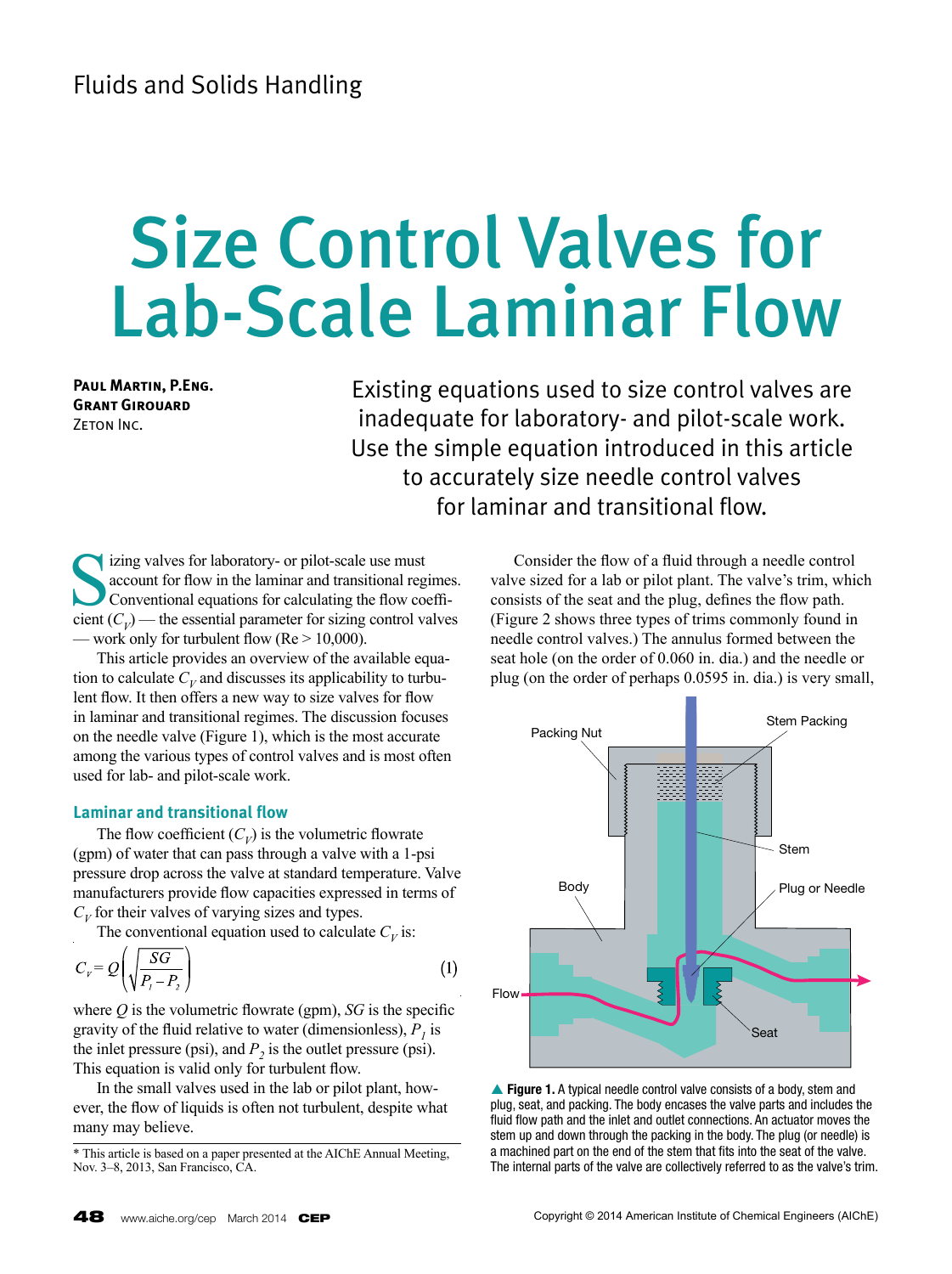

▲ Figure 2. Three common types of needle valve trims are seat-quided, vee-grooved, and stem-guided trims. The trim type determines the fluid flow path through the valve. In a seat-guided valve (left), the flow path is a circular annulus that varies in both length and inner diameter with the travel of the valve, and the plug is never completely removed from the seat, even when the valve is 100% open. In a vee-grooved valve (center), vee-shaped grooves are milled into the plug and the fluid flows along these grooves. In the stem-guided trim (right), which is also referred to as fullsize trim, opening the valve raises the plug and creates a circular hole that the fluid passes through when the valve is 100% open.

so the velocity of the fluid moving through this valve will be very high. But high fluid velocity alone does not mean that the flow is turbulent (*Re* > 10,000), because the Reynolds number depends on more than just the velocity. In these small needle valves, the surface area (or wetted perimeter) of the annulus is large enough to stabilize laminar flow, even at very high velocities. Thus, Eq. 1 is not applicable to pilot-scale needle valves.

Applying Eq. 1 to a system operating at laminar or transitional flow conditions will result in valves that are significantly undersized, sometimes by many trim sizes.

### **Methods to correct for laminar flow**

*Rely on vendor expertise*. Some manufacturers of laband pilot-scale control valves are aware of the consequences of laminar flow on sizing and have developed their own methods to correct for this phenomenon. However, we have found that vendors' sizing predictions for viscous liquids do not match measurements; frequently, the predictions and the measurements can differ by 200–500%. Therefore, we do not recommend relying solely on vendor sizing for laminar flow conditions.

*Use the ISA method*. The International Society of Automation (ISA) has developed a rather complex and cumbersome method to size valves in the laminar and transitional flow regimes *(1)*. This iterative method is often simplified to nomographs that can be used to determine an effective valve Reynolds number and the associated valve sizing correction factor  $(F_R)$ .  $F_R$  is a "fudge factor" and is expressed as:

$$
F_{R} = \frac{C_{\nu L}}{C_{\nu T}} \tag{2}
$$

where  $C_{VI}$  is the flow coefficient for laminar or transitional flow (gpm/psi<sup>0.5</sup>) and  $C_{VT}$  is the flow coefficient for turbulent flow (gpm/psi<sup>0.5</sup>).  $F_R$  approaches 1 as flow approaches fully developed turbulent conditions, and becomes significantly less than 1 as flow becomes laminar.

For laminar conditions, ISA defines  $F_p$  as:

$$
F_{R} = aRe^{b} \tag{3}
$$

where *a* and *b* are constants that depend on whether the goal is to size a valve for a particular flowrate and pressure drop, to calculate the flowrate given the  $C_{VT}$  and the pressure drop, or to predict the pressure drop required to obtain a given flowrate through a valve of known  $C_{VT}$ . For transitional flow,  $F_R$  simply transitions smoothly between the two equations  $F_R = aRe^b$  and  $F_R = 1$ , and is generally given in tabular or graphical format.

Unfortunately, determining the valve-trim Reynolds number (*Re* in the annulus between the plug and the seat) in valve trims of the size used in lab and pilot plant equipment  $(C_V < 1)$  is not straightforward. The ISA method does not clearly specify how to determine or select the appropriate variables (velocity, diameter, etc.) to use in the equations. And, valve manufacturers consider the geometric dimensions of their trims a proprietary part of their design and seldom publish that information.

*Apply Page's equation*. George W. Page described a simpler and more elegant method of sizing valves in the laminar and transitional flow regimes *(2)*. This method models a control valve in the transitional flow regime as two valves in series: one valve in purely laminar flow (representing flow through the body piping), and one in turbulent flow (representing flow through the throttling orifice). Applying the simple equations in Crane *(3)* for each of the two conditions, Page arrives at a new equation for the laminar/transitional flow sizing correction factor,  $F_R$ :

$$
F_{R} = \frac{1}{\sqrt{\left(1 + \left(\frac{\mathbf{v}L}{44,142Q}\right)\left(\frac{C_{VT}}{D_o^2}\right)^2\right)}}
$$
(4)

where  $\nu$  is the fluid kinematic viscosity (cSt),  $L$  is the length of pipe between the upstream and downstream pressuremeasurement taps (in.), and  $D<sub>O</sub>$  is the diameter of a circle that has the same area as the valve opening (in.):

$$
D_o = \sqrt{\frac{4A}{\pi}}\tag{5}
$$

where *A* is the area of the annulus between the plug and the seat  $(in.^2)$ .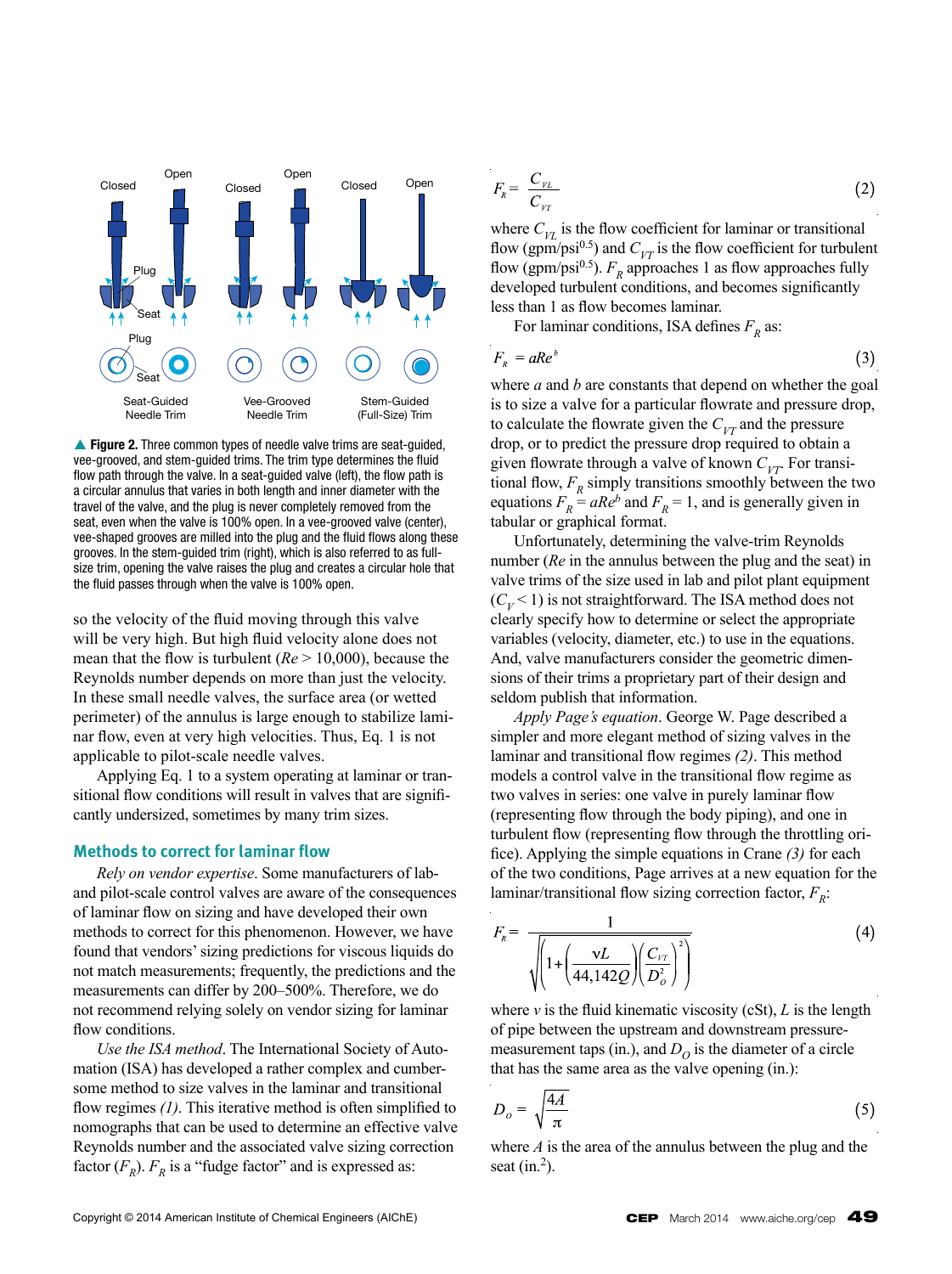Page demonstrated good agreement between the results of Eq. 4 and experimental data. However, this equation is not easy to use because  $D<sub>O</sub>$  is not always known.  $D<sub>O</sub>$  is calculated from the valve geometry, and is equal to the valve size only for full-sized globe-type trims.

For a lab- or pilot-scale valve, frictional loss in the inlet and outlet tubing is not the controlling resistance to flow and seldom contributes detectably to the overall pressure drop, so *L* is meaningless in the laminar flow situation. Thus, Eq. 4 is not valid for nonturbulent conditions in reduced-port valves.

*Use Zeton's K-factor method*. Rearranging Page's equation (Eq. 4) reveals that  $L/D<sub>O</sub><sup>2</sup>$  is an adjustable parameter with little practical physical meaning. Indeed, it is essentially a parameter of fit for the Fanning/Darcy equation *(4)*.

When flow is purely laminar, Page's equation (Eq. 4) *(2)* reduces to:

$$
F_{R} = 210 \left( \frac{D_{o}^{2}}{C_{VT} \sqrt{\frac{Q}{\nu L}}} \right)
$$
 (6)

Upon rearrangement of this equation, it appears that a new parameter, *K*, can be constructed to account for the contributions of the lumped parameter  $L/D<sub>O</sub><sup>2</sup>$ , the fluid density  $(\rho, \text{kg/m}^3)$ , and a unit conversion factor. *K* can be obtained from a plot of flow versus  $\Delta P/\mu$ , where  $\Delta P$  is the pressure difference across the valve (psi) and  $\mu$  is dynamic viscosity (cP). This plot is a straight line through the origin for a valve in fully laminar flow (Figure 3). Accordingly, the value of *K* for any particular valve can be determined through a single experiment with a Newtonian fluid viscous enough and at a flowrate low enough to ensure fully laminar flow through the valve trim. (The flow must be fully laminar such that the flowrate varies linearly with Δ*P*/µ.)

Thus, for fully laminar flow:

$$
Q = \frac{\Delta P}{K\mu} \tag{7}
$$

Page's equation then reduces to:

$$
F_{R} = \frac{1}{\sqrt{1 + \frac{\mu KC_{\nu\tau}^2}{Q}}}
$$
(8)

Separate experiments for each trim size are required to determine the value of *K*, which varies with the  $C_{VT}$ of the valve.

#### **Zeton's new laminar flow sizing parameter**

An equation relating *K* and  $C_{VT}$  could reduce the number of experiments needed to determine *K* for a series of trims that have similar geometry but different  $C_{VT}$  values. We

hypothesized that families of trims of similar geometry would need only a single parameter to describe their laminar flow performance relative to that observed in turbulent flow, since the same underlying geometric factors define pressure drop for a particular trim type under any flow regime.

The ISA (1, 5) provides the relationship  $F_R = aRe^b$ , with the exponent *b* set to 0.5, 0.67, or 1, depending on the intended use. We tested the relationship for  $b = 0.5$ .

Consider a valve of a particular geometry with a particular fluid flowing through it at a constant valve opening (%). The Reynolds number,  $Re = D V \rho / \mu$  (where *D* is the diameter of the opening in meters and *V* is the velocity in m/sec) varies directly with the volumetric flowrate. Taking the definitions of  $K$  (Eq. 7) and  $F_R$  (Eq. 3), and then grouping all of the proportionality constants together as  $a_{\nu}$ , we obtain the following relationship:

$$
C_{\nu\tau} = \frac{a_{\nu}}{\sqrt{K}}\tag{9}
$$

where  $a_{\nu}$  and  $K$  are both lumped parameters of best fit (without a clear physical interpretation). Substituting the laminar flow geometric parameter  $a<sub>v</sub>$  into Page's equation (Eq. 8) gives the following simple relationship:

$$
F_{R} = \frac{1}{\sqrt{1 + \frac{\mu a_{\nu}^{2}}{Q \times SG}}}
$$
(10)

Next, the equations that define  $C_V$  (Eq. 1) and  $F_R$  (Eq. 2) can be combined with Eq. 10 to derive a new sizing equation:

$$
C_{\nu_{T\text{-}Reg}} = Q \sqrt{\frac{SG}{\Delta P}} \left( \sqrt{1 + \frac{\mu a_{\nu}^2}{Q \times SG}} \right) \tag{11}
$$

Solving for *Q* yields a somewhat more complex equation:

$$
Q = \frac{-\mu a_v^2 + \sqrt{(\mu a_v^2)^2 + 4(SG \times C_{\nu_T}^2 \times \Delta P)}}{2(SG)}
$$
(12)

Equation 12 reduces to Eq. 1, which is the definition of  $C_V$  for turbulent flow, when  $a_V = 0$  or when the product  $\mu a_V^2$ is sufficiently small. A high  $a_{\nu}$  value for a particular trim geometry indicates that the trim has a tendency to stabilize laminar flow to a greater extent than trims with a lower *a*<sub>v</sub> value, perhaps due to the higher ratio of wetted perimeter to cross-sectional area in the flow path.

This model uses a single parameter to correct for the laminar flow behavior of a series of geometrically similar trims, across a wide range of  $C_{VT}$  values. For two popular trim brands, we found that  $a<sub>v</sub>$  values of 0.135–0.14 provide an excellent fit.

This simple, one-parameter model given in Eqs. 11 and 12 may be cautiously extended to use with other seat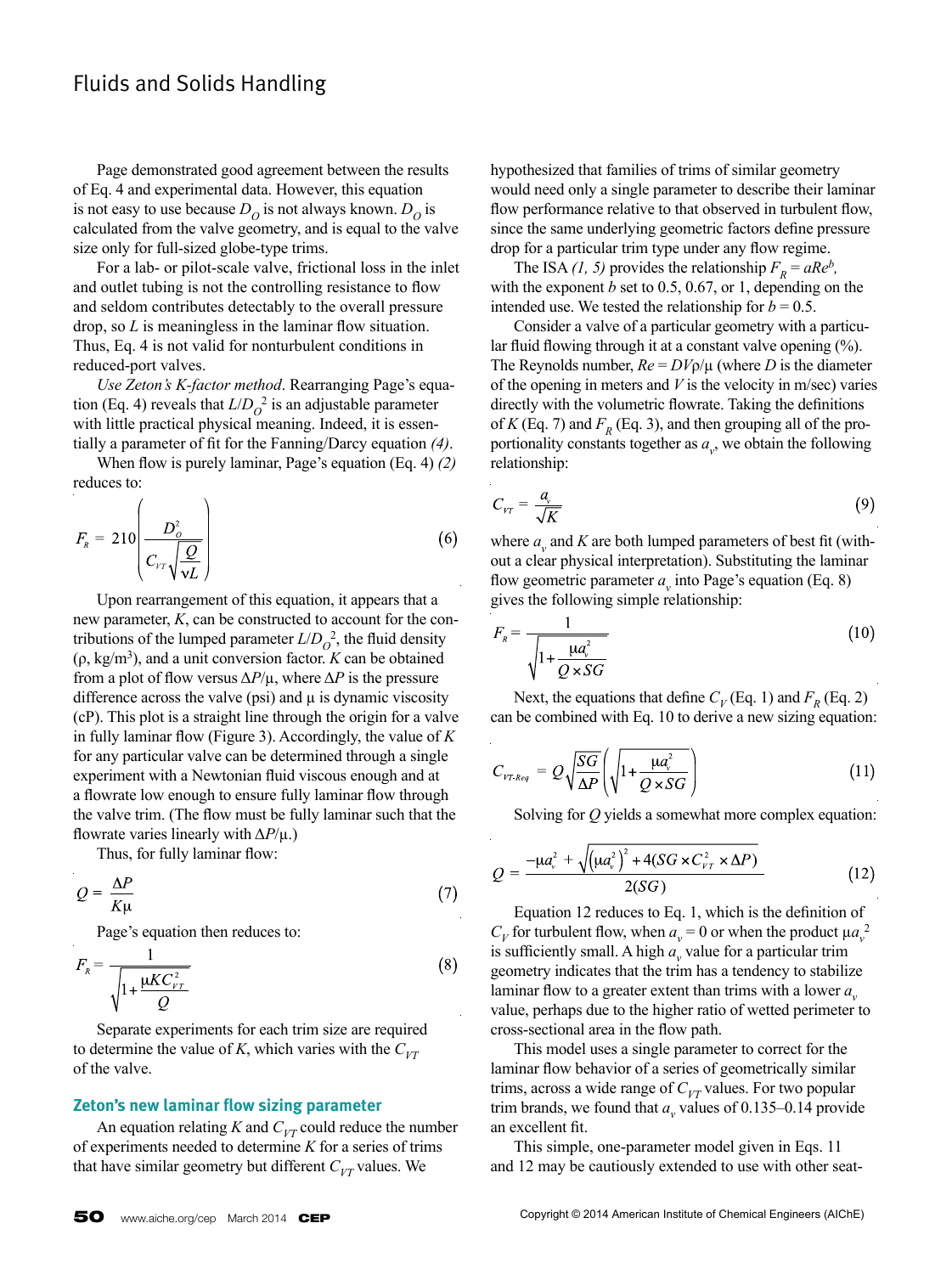guided annular needle-type valves. In this case, the model equations should not be trusted completely and should be verified with experiments. However, it will surely give better results than either the turbulent sizing equation, or the ISA sizing equations without values for  $F_d$  and *D* validated by real testing on viscous liquids.

Equations 11 and 12 with a conservative value of  $a<sub>v</sub>$ (*e.g.*, 0.18) can be used for the approximate sizing of annular needle-type trims in the absence of other data. Equation 11 with  $a_v = 0.18$  can also be used as a test of whether laminarflow correction is necessary. If the calculated  $F<sub>R</sub>$  is significantly less than 1, it would be prudent to either perform validation experiments with your particular trim and fluid, or to have your valve supplier do so for you.

### **Model verification for seat-guided needle trims**

The model (Eqs. 11 and 12) was verified for a pneumatically actuated needle control valve (Brand A). The valve's trim, which is a type widely used in lab- and pilot-scale work, has a proprietary design, the dimensions of which are not published. In general, however, the trim involves a small-bore circular seat with a tapered needle plug that is never completely removed from the seat even when the valve is fully open (*i.e.*, the plug is seat guided).

The testing apparatus consisted of a reservoir of liquid that could be pressurized with air or nitrogen, a filter to remove fine particulate matter, an accurate differentialpressure transmitter with tubing tees mounted immediately upstream and downstream of the valve body to connect the pressure-measurement impulse lines, a bucket or vial, and an accurate scale. Data on weight and time were collected



**A Figure 3.** The volumetric flowrate as a function of Δ*P*/μ is plotted for two liquids. The model of Eq. 8 fits well for Liquid 2 (mineral oil) in purely laminar flow  $(F_R$  under these conditions ranges between 0.25 and 0.6), while the more-general model of Eq. 10 does a good job of predicting the experimental data for transitional to turbulent flow for the much-lessviscous Liquid 1 (solvent) ( $F_R$  ranges from 0.93 to about 1).

and used with the liquid density to calculate volumetric flowrate.

Data were collected over a range of applied pressures (5–500 psig) for several trim sizes. Brand A's manufacturer sells valves with trim sizes designated by letters ranging from A (largest) to P and micro-flow trims designated as P1 (largest of the micro trims) to P14. The verification tests evaluated trim sizes M, P1, P3, and P5.

Gas flow measurements were taken to verify the actual  $C_{VT}$  of the valves. A rotameter and thermal mass flowmeter were used to measure the flowrate of bottled nitrogen, with measurements made in choked flow (*i.e.*,  $P_1 > 2P_2$ ).

Figure 3 presents the results of the first set of tests, which used two fluids — Liquid 1 (a kerosene-like solvent with  $\mu$  = 0.8 cP and  $\rho$  = 788 kg/m<sup>3</sup> at 20°C) and Liquid 2 (a paraffin white mineral oil with  $\mu \sim 29$  cP and  $\rho = 846$  kg/m<sup>3</sup> at 20°C) — flowing through a 0.25-in. Brand A control valve with an M trim size. The vendor specifies this valve's  $C_{VT}$  to be 0.01 nominal; the measured  $C_{VT}$  based on nitrogen flow measurements is 0.012.

As shown in the *Q* vs.  $\Delta P/\mu$  plot in Figure 3, the model of Eq. 8 is in excellent agreement with the experimental data for Liquid 2 in purely laminar flow in this trim, with  $F<sub>p</sub>$ under these conditions ranging between 0.25 and 0.6. The more-general model of Eq. 10 does a good job of predicting the experimental data for the much-less-viscous Liquid 1 ( $F<sub>p</sub>$ ) ranging from 0.93 to about 1) in transitional to turbulent flow.

The next set of tests used more-viscous fluids, Liquid 3  $(\mu \sim 90 \text{ cP})$  and Liquid 4 ( $\mu \sim 296 \text{ cP}$ ), and Brand A valves with the smaller trims of P1 ( $C_{VT} \sim 0.002$ ), P3 ( $C_{VT} \sim 0.001$ ), and P5 ( $C_{VT}$  ~ 0.0004). The unique *K* values obtained for each trim size were in excellent agreement with Eqs. 8 and 10.

Figure 4 is a plot of  $K^{-0.5}$  vs. measured  $C_{VT}$  for all of the valve trims of Brand A that were tested, including the M trim at varying stem positions. The slope of this plot is the laminar flow sizing coefficient,  $a_{\nu}$ , which for this brand and



**Figure 4.**  $K^{-0.5}$  vs. measured  $C_{VI}$  for all of the Brand A valve trims. The slope of this plot is the laminar-flow sizing coefficient,  $a_{_{V}}$